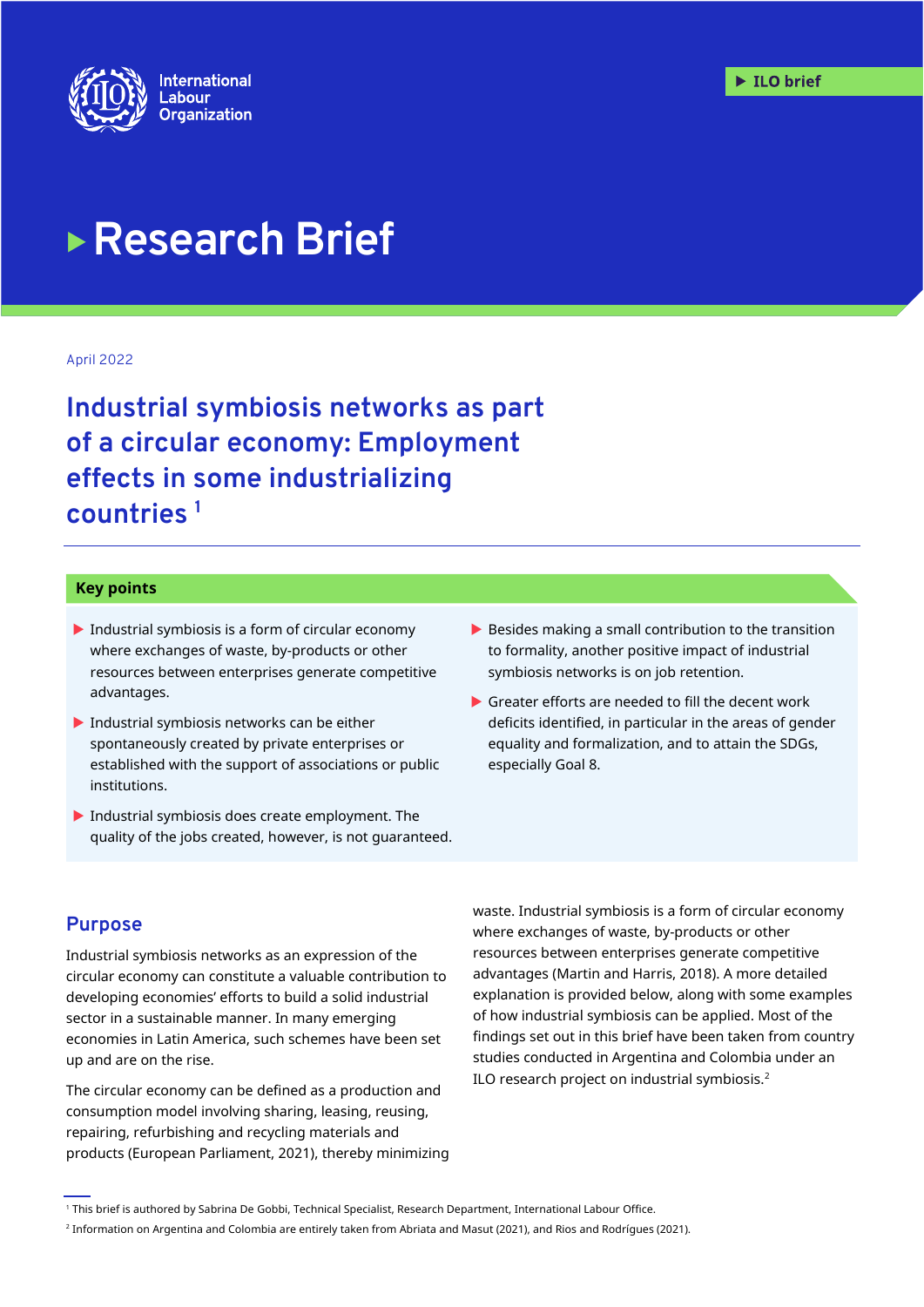Examples of industrial symbiosis have been recorded all over the world, including in Brazil, Mexico (Neves et al, 2020), Argentina, Colombia and Costa Rica.

In a comprehensive review of industrial symbiosis, Neves et al (2020) highlight the fact that while the positive environmental and economic impacts of the cases considered are examined in detail, the social dimension, including labour, remains neglected. Despite some industrial symbiosis initiatives being launched with the intention of creating jobs (E.G. Grangemouth in the United Kingdom and Dunkirk in France), the employment effects of industrial symbiosis networks in general have rarely been studied.

The purpose of the present brief is to examine the employment impacts of some industrial symbiosis schemes, from the perspectives of both quantity and quality (gender, informality, working time and wages). The characteristics of industrial symbiosis networks and their enabling environments will be presented, starting with some experiences from Argentina and Colombia. Lastly, recommendations will be made on policy measures to promote industrial symbiosis networks and improve the quality of the jobs they create.

# **Industrial symbiosis networks: What are they and how do they work?**

Industrial symbiosis originated over 50 years ago in Kalundborg, Denmark. It is a subdiscipline of industrial ecology, an environmental framework according to which the industrial world can function as an ecosystem characterized by webs of interaction among companies (Lowe and Evans 1995). The Kalundborg case is described in Box 1.

#### **Box 1: Industrial symbiosis in Kalundborg: Origins and development**

This network spontaneously originated and developed in the late 1960s. The goal was to reduce waste by finding alternative ways of using it to generate profit. Over time, the network's members realized that they were also generating environmental benefits. The five core partners are a coal power station, an oil refinery, a plasterboard factory, a pharmaceutical manufacturer, and the Kalundborg municipal authorities, which supply water and heating. These entities developed a network of exchanges between each other and with other smaller companies.

The power station provides steam to the refinery and to the city for heating and hot water; excess energy from the power plant is used for fish farming; the refinery supplies excess gas to the plasterboard factory; fly ash from the power station is used by a cement firm; sludge from pharmaceutical production and from the fish farm's water treatment plant is used as fertilizer. These are just some examples of the existing interactions.

The network's evolution was not planned; it simply developed from one-to-one exchanges that made economic sense for pairs of participants.

*Source: Lowe and Evans, 1995.*

The characteristics of the Kalundborg network are reflected in the definition of industrial symbiosis proposed by Chertow (2000). Industrial symbiosis networks engage "traditionally separate entities in a collective approach to competitive advantage involving physical exchange of materials, energy, water, and by-products." (Ibid). Collaboration and geographic proximity between member enterprises are two key factors for setting up these

schemes. They are typically established within the industrial and manufacturing sector, but often involve economic activities in other sectors (see Figure 1). Figure 1 gives an example of the companies involved in a small industrial symbiosis network; many more firms can be involved. Usually, a large company initiates the scheme, engaging other firms along its value chain.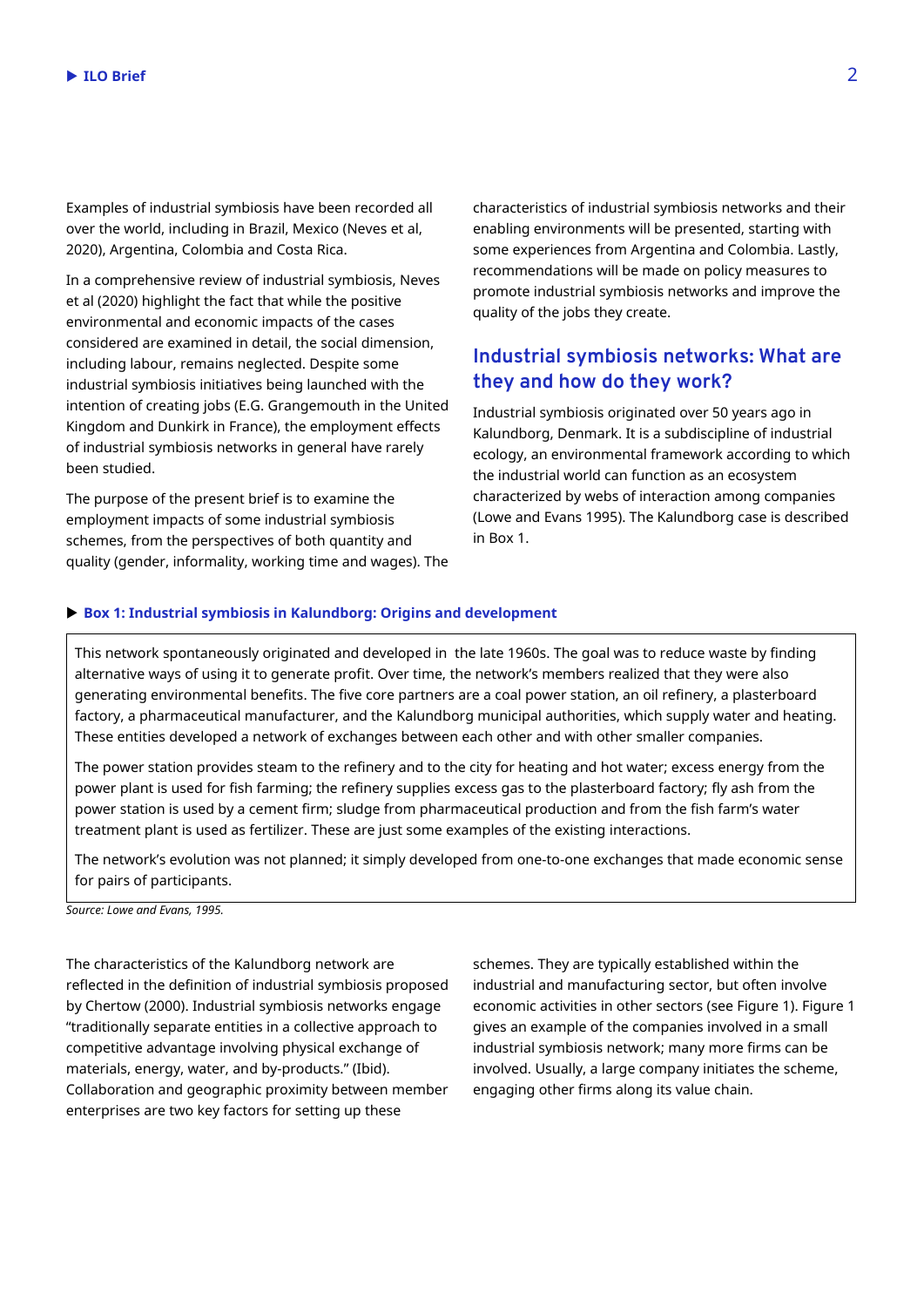

#### **Figure 1: An industrial symbiosis network from Colombia**

*Source: Ríos and Rodrígues, 2021.* 

*(Key: oval = wastes and by-products; rectangle = end products; rectangle with round corners= enterprise surveyed)*

In the above example, AG2 and AG3 are enterprises from the agricultural sector which export flowers, while PP is a manufacturer of plastics for industrial and agricultural use. AG2 and AG3 give dismissed greenhouse cover plastics to PP. PP returns new black plastics to AG3 and pays the corresponding price for the received goods to AG2. Over a period of about 12 years, PP has developed exchanges of by-products, waste or other materials with some 25 firms.

### **Methodology**

To study the employment impacts, primary and secondary data were considered. A total of five industrial symbiosis case studies were examined: three from Colombia and two from Argentina, where industrial symbiosis is applied to two complete value chains. Primary data were obtained through surveys completed by companies that are part of industrial symbiosis networks. Semi-structured interviews were conducted.

Different methodologies were applied in the two countries. In Colombia the method proposed by Martin and Harris (2018) was applied with some improvements. Three mechanisms were identified for job creation: (a) the development of new activities, such as waste collection, screening, classification and cleaning; (b) the generation of savings by reducing production costs; and (c) a production increase owing to the use of waste and byproducts. In Argentina, employment multipliers were estimated. Direct, indirect and induced employment effects were assessed using data obtained from surveys

and interviews conducted with enterprises, as well as information from secondary sources. An activity effect and a substitution effect were considered. This methodology shows that the additional jobs would have not been created without industrial symbiosis. Since this method is applied to the entire value chain, the employment effects are greater.

#### **Quantitative employment impacts**

Obtaining data on the impact of the circular economy on employment creation can be challenging, owing to the relative novelty of the concept. Furthermore, there are no databases containing statistical data on enterprises engaged in industrial symbiosis networks. Examining existing data on recycling activities in general may be helpful, since industrial symbiosis falls under that category. For Colombia, an estimate of firms engaged in recycling activities was calculated using data from the national household survey 2019 and the Annual Manufacturing Survey 2018. Of all manufacturing companies, only 8.5 per cent used wastes as inputs, and as little as 2.7 per cent traded waste products. It is therefore easy to conclude that few jobs are generated by recycling and industrial symbiosis in the manufacturing sector.

The analysis of industrial symbiosis networks in Colombia and Argentina included a clear assessment of the employment effects of such schemes, although on a very small scale. Enterprises from a variety of sectors ,not just manufacturing, were analysed.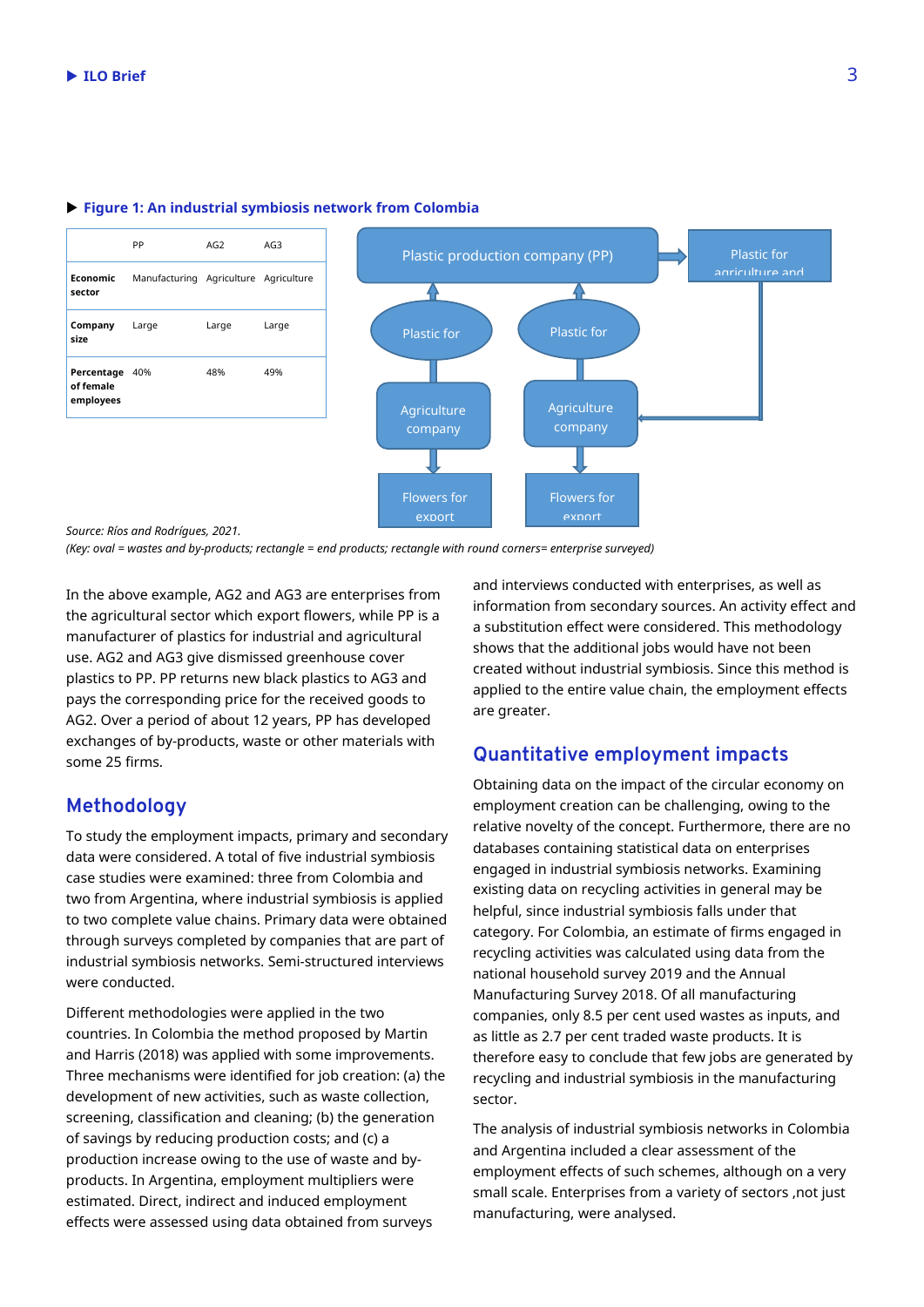In the case shown in Figure 1, 30 new jobs were created and 14 retained across the three enterprises. Considering the employment effects per firm as percentages of total jobs per company, new positions were created in PP and AG2, which are both large businesses, representing 2.5 per cent and 0.6 per cent of their total employment, respectively. The impact of industrial symbiosis can be much greater in small and microenterprises . Additional

findings from the same study on Colombia revealed that in a microenterprise, three new jobs were created, which is 30 per cent of its total employment. Figure 2 shows this case, in which EM, an environmental management firm, is the growing microenterprise.

#### **Figure 2: A Colombian industrial symbiosis network including a growing microenterprise**



*Source: Ríos and Rodrígues, 2021.* 

*(Key: oval = wastes and by-products; rectangle = end products; dark blue rectangle with round corners = enterprise surveyed; light blue rectangle with round corners = enterprise not contacted).* 

In the case above, PF is the anchor enterprise in the industrial symbiosis network; it produces prepared food. It gives dismissed furniture from its points of sale to FM, a firm that utilizes the materials of the old fitments to make new furniture for PF. PF also gives organic waste and other dismissed recyclable materials, such as paper and glass, to EM, an environmental management microenterprise. Using the organic waste, EM produces compost, which is partly returned to PF for devolution to farm enterprises that are part of its value chain, including DC, a dairy company that needs compost to cultivate cattle pasture. The three jobs created in EM are for operational staff and production supervision.

In two industrial symbiosis networks in Argentina, employment multipliers were estimated across the entire value chains. Results showed much greater positive employment effects, since the entire value chain was taken into account. There was an overall increase in employment of 19 per cent in the case study on milk production and the value chain generated by buttermilk as a by-product, and 52 per cent in the case study on wood production and the value chain based on energy generation from wood wastes. Figure 3 shows the surveyed enterprises involved in the industrial symbiosis network for buttermilk production, while Figure 4 shows the surveyed firms in the wood production value chain analysed in the second Argentinean case study.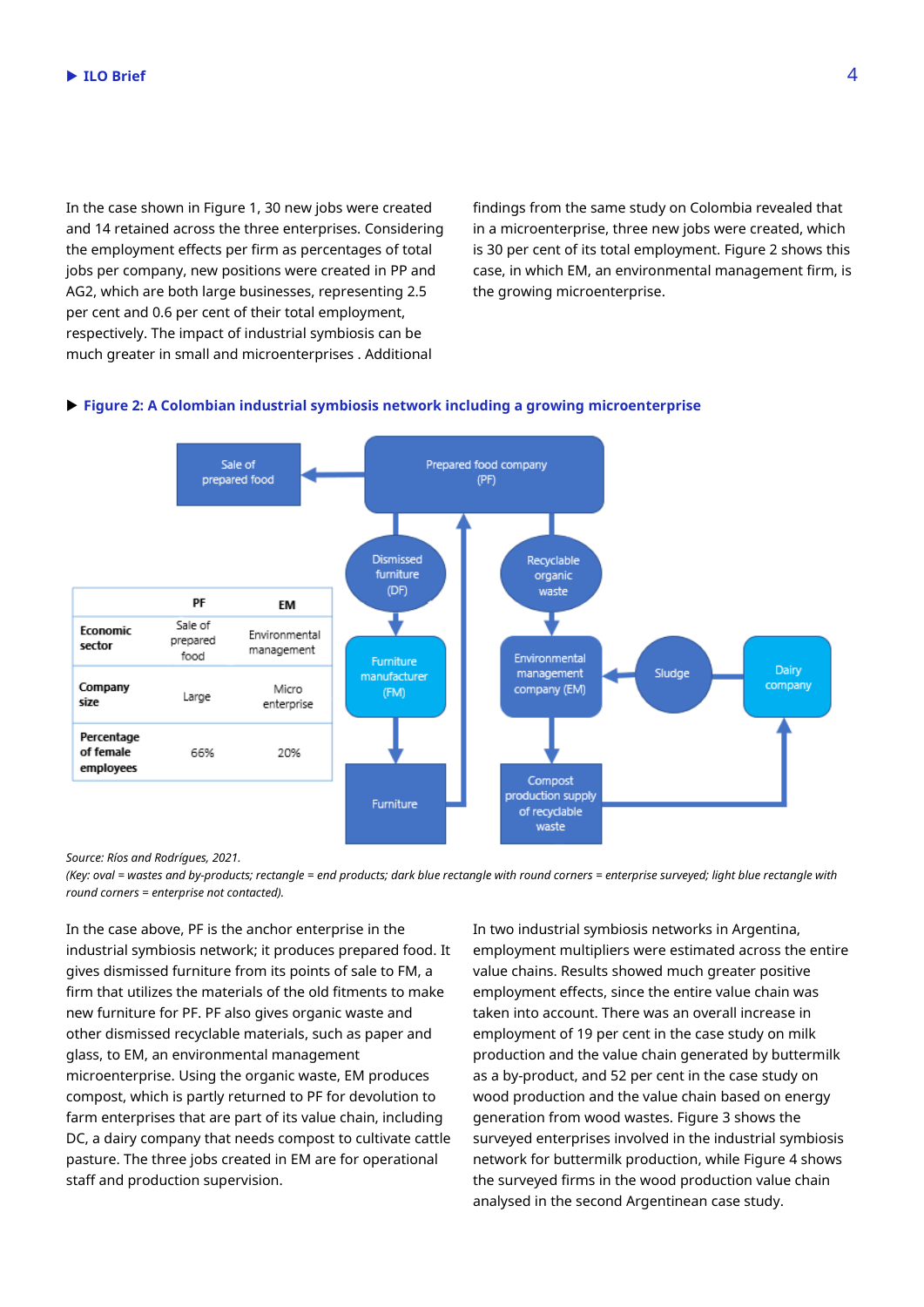# Sweet buttermilk 6% LAC1 **Concentrated buttermilk** 19% Sweet buttermilk 6% LAC<sub>2</sub> **CNSU POLV Transport Service** Chilled buttermilk 6% LAC<sub>3</sub>

#### **Figure 3: Industrial symbiosis network for buttermilk production in Argentina**

*Source: Abriata and Masut, 2021.*

The anchor enterprise in the example above is POLV, which produces buttermilk powder. The others are suppliers of by-products and milk waste to be treated for further use by POLV. Some of the companies provide liquid buttermilk or untreated buttermilk waste with 6 per cent solid matter (LAC1-3). In some instances, buttermilk waste must be chilled to be preserved. Three other firms (including CNSU) provide concentrated buttermilk at a 19 per cent concentration.

#### **Figure 4: Industrial symbiosis network for wood and energy production in Argentina**



*Source: Abriata and Masut, 2021.*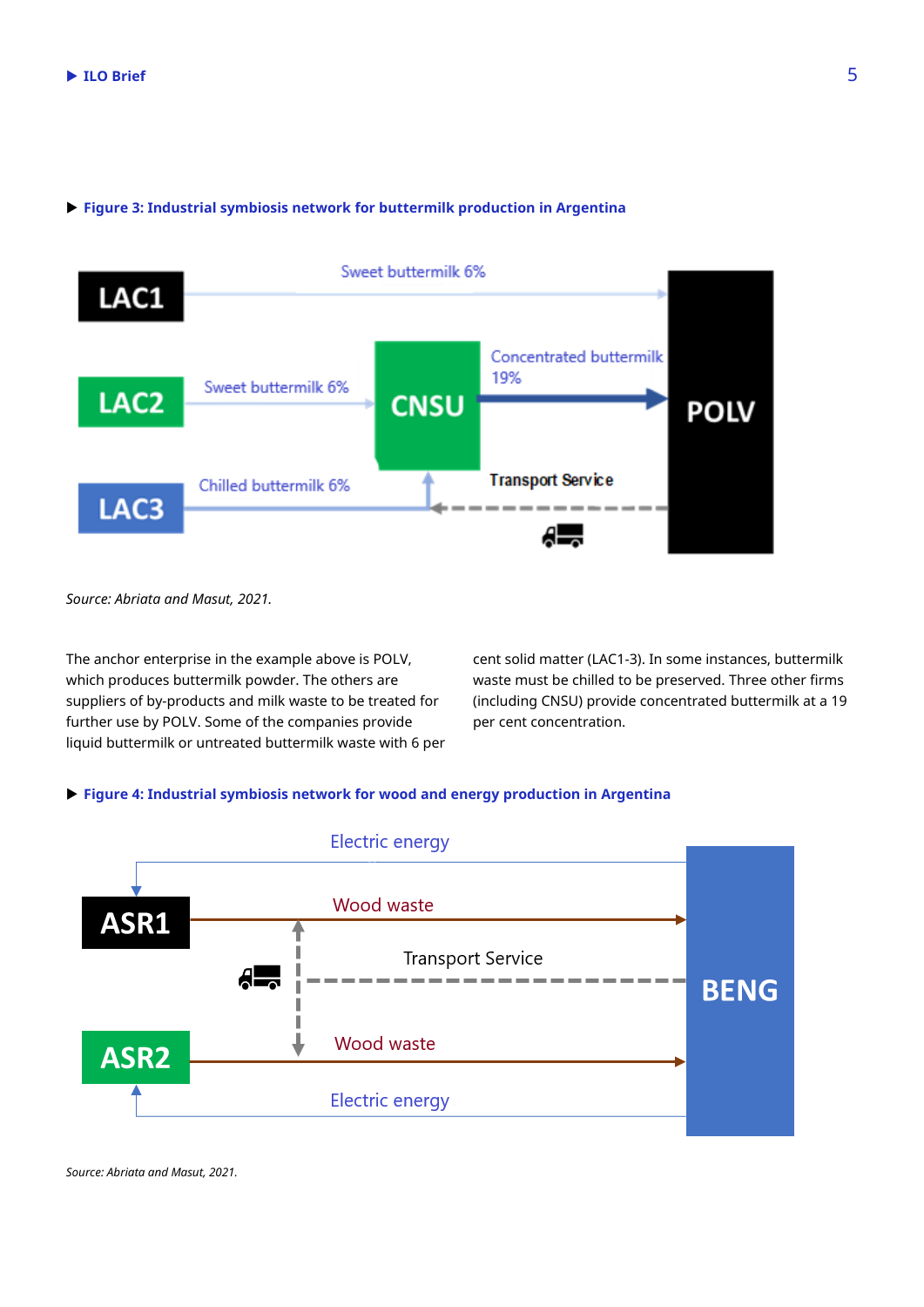The anchor enterprise in this case is BENG, the bioenergy firm. While there are at least 20 sawmills supplying wood wastes to BENG, only two were surveyed, ASR1 and ASR2. As much as 70 per cent of wood inputs from sawmills must be treated before being used by the bioenergy company; most sawmills have the equipment needed to do so. Transport companies are required to deliver the wood waste to BENG. BENG uses the treated wood waste to produce electricity, which is used by the sawmills.

The following table provides data on the direct, indirect and induced employment effects of the industrial

symbiosis networks, since their inception, in the two value chains studied. The most striking difference is in the indirect impacts, which are much higher for the wood wastes and energy production value chain. This is mainly due to a significant increase in activities linked to wood waste treatment by sawmills, the manufacture of the specialist equipment required, and the transportation of wood and its by-products to BENG. Additional employment was generated also by the construction of the power plant and its machinery.

#### **Table 1: Direct, indirect and induced employment impacts in two industrial symbiosis networks in Argentina (%)**

| Value chain       | Direct | Indirect | Induced | Overall impact |
|-------------------|--------|----------|---------|----------------|
| <b>Buttermilk</b> | 19     | nr<br>∠∪ | 1 C     | 19             |
| Wood              | 44     | 6,       | 50      | E۹<br>ےر       |

*Source: Abriata and Masut, 2021.*

## **Qualitative employment impacts**

Informal employment is widespread in the circular economy in Colombia. When looking at data from the national household survey conducted in 2019, if we use the category "self-employed and microbusinesses with fewer than 5 employees" as a proxy, informality accounts for 80.1 per cent of employment related to recycling and 86.6 per cent of jobs related to wastes trading. If we use the category "workers without a pension" as an indication of informality, the shares are 89.1 per cent and 89.3 per cent ,respectively.

The study conducted in Colombia shows positive effects of industrial symbiosis on enterprise formalization. In one case, a small informal business grew and formalized as a result of its involvement in an industrial symbiosis network. The number of employees with a decent, formal job increased, although on a very small scale.

Data from both Argentina and Colombia on women's employment in industrial symbiosis networks on the one hand, and recycling activities in general on the other, are rather disappointing. Starting from national data from Colombia, taken from the Annual Manufacturing Survey 2018, women account for 37 per cent of total employment in manufacturing firms, 27 per cent in enterprises using wastes as inputs, and 25 per cent in businesses trading wastes. These figures are taken from formal enterprises employing at least 10 people. A similar trend was

recorded in the national household survey 2019, with women accounting for 24.8 per cent of workers in recycling activities and 27.9 per cent in wastes trading. The study by Ríos and Rodrígues (2021) does not provide any primary data on women's employment in industrial symbiosis networks. It is however to be noted that the companies involved in such schemes are sometimes from sectors other than manufacturing, where women's participation is higher, as depicted in the tables embedded in figures 1 and 2. Those tables show that, in most companies, especially those in the agriculture sector, the percentage of female employment per firm is over 37 per cent, which may suggest a higher level of women's participation in jobs created through industrial symbiosis.

In Argentina, women occupied only 26 per cent of the jobs created in the buttermilk value chain studied. In the wood industrial symbiosis scheme studied, the share of women in employment was even lower: 12 per cent. These percentages are lower than the proportion of women employed at the regional level, which is around 50 per cent of total employment in both spheres.

Formal employment in the two subsectors studied in Argentina is also lower than that recorded in the regional labour market, which is estimated at 63 per cent in the buttermilk industry and 38 per cent in the wood subsector. When looking at formal employment of women, shares are extremely low, at 11 per cent and 8 per cent, respectively. The scale of the informal economy and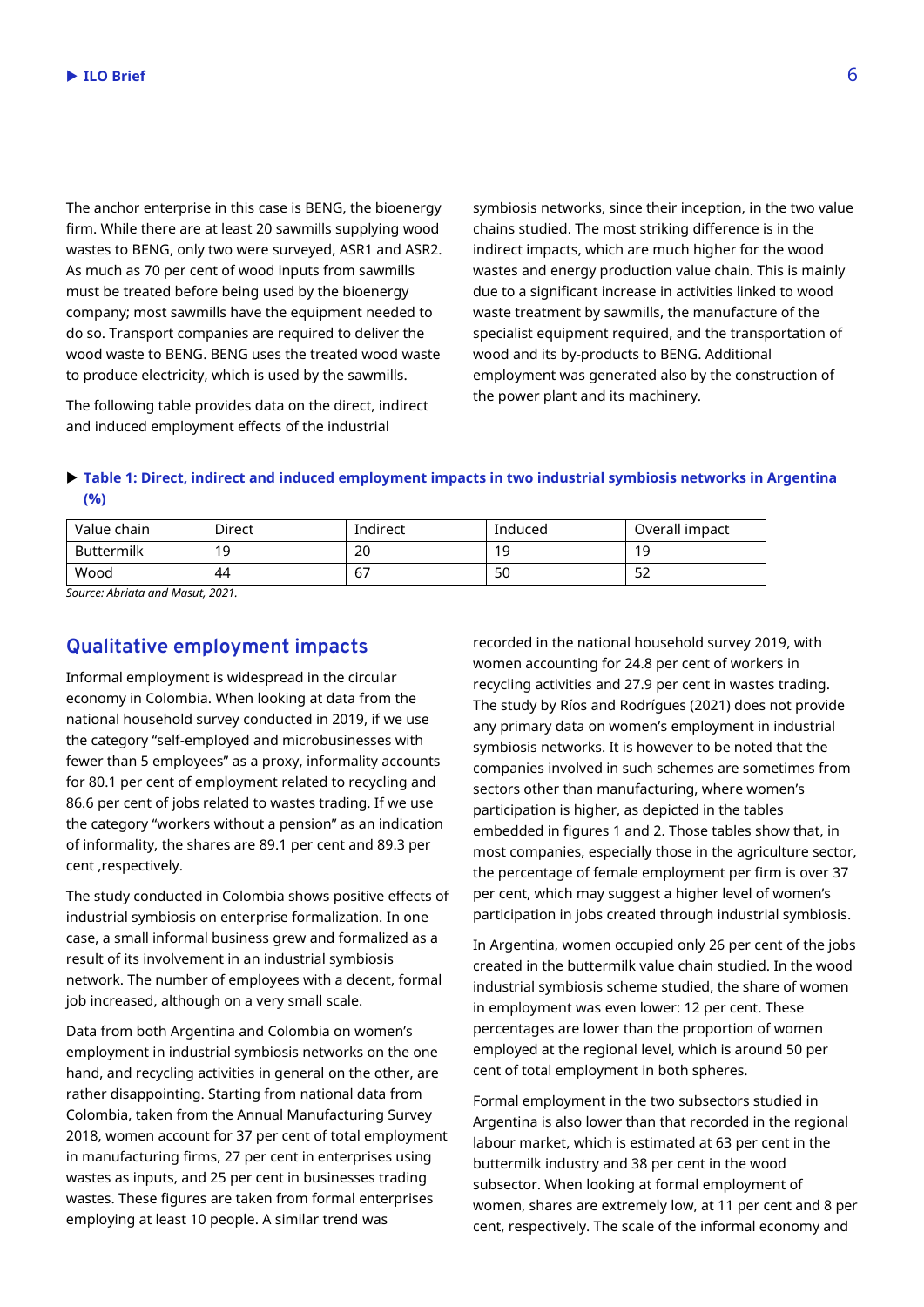the low employment levels for women are labour market issues that do not seem to be particularly alleviated by industrial symbiosis.

Besides making a small contribution to the transition to formality, another positive impact of industrial symbiosis networks is on job retention. Jobs are retained when new tasks resulting from industrial symbiosis-related activities can be performed by existing staff. These new assignments are often added to those already included in the regular functions of an employee, for example when he or she is responsible for environmental management. This can result in salary increases, although there is also a risk of overwork. A positive example was seen in Colombia, although there was only one case recorded, where additional tasks resulted in a significant increase in workload and a salary increase was granted.

## **Skills required**

According to the enterprises studied, a wide range of skills were needed for the jobs created or retained. The labour force profiles required include operational staff for waste screening and classification, and professional specialists, such as environmental experts, engineers and digital developers to establish networks and make contacts with other firms. High- and low-skilled employees are needed. Research and innovation capacities are very important for identifying new by-products and outputs and finding ways to collaborate with other enterprises.

Availability of the abovementioned skills, needed for industrial symbiosis, was evident in the labour markets both in Argentina and Colombia. In Argentina, interdisciplinary management skills were identified as a capacity deficit. These should include, among others, some environmental knowledge to recognize the relevance of industrial symbiosis and the circular economy in general. Leadership in industrial symbiosis principles among managers was identified as a relevant skill in Colombia.

# **An enabling environment for industrial symbiosis networks**

In the experience of Kalundborg (Denmark), the local government, enterprises and interested organizations joined forces towards the common goal of achieving economic development and technological innovation (Morales et al, 2019). According to our findings in Argentina and Colombia, industrial symbiosis networks

can be either spontaneously created by private enterprises or established with the support of associations or public institutions.

In the case presented in Figure 1, the exchange between FP and AG2 originated from a spontaneous initiative by FP. The same company developed similar exchanges with several other firms along its value chain over a period of about 12 years. Two important factors that determined the spontaneous creation of an industrial symbiosis network in this case are strong corporate environmental responsibility, especially concerning the disposal of waste, and the perceived need to obtain international certification for meeting environmental standards, such as ISO14001. Findings from Argentina show additional explanations for why enterprises may spontaneously set up industrial symbiosis networks, including to solve a logistical problem and make savings in marginal costs.

When industrial symbiosis results from a spontaneous private initiative, exchanges occur between firms that are already connected by pre-existing commercial links or being part of the same value chain. When external entities are involved, firms can establish industrial symbiosis relations with unknown businesses.

Fourteen associations providing support for the creation of industrial symbiosis networks have been identified in Argentina. Some of them are linked to international organizations, such as the International Solid Waste Association or the World Business Council for Sustainable Development, while others are organized at the national or regional levels, such as the Argentinean Petrochemical Institute and sectoral chambers. Enterprises are encouraged by associations to establish linkages and create synergies through industrial symbiosis networks to increase revenue through the generation of a new activity, and improve their visibility and reputation.

In both Argentina and Colombia, Employers' organizations have supported and often been directly involved in facilitating the creation and development of industrial symbiosis networks. Unión Industrial Argentina actively participated in the establishment of one of the two cases studied, as described below. In Colombia, the National Business Association of Colombia assists firms that develop industrial symbiosis projects with RedES-CAR (see Box 2). Both national employers' organizations are involved in the establishment of eco-industrial parks in their respective countries.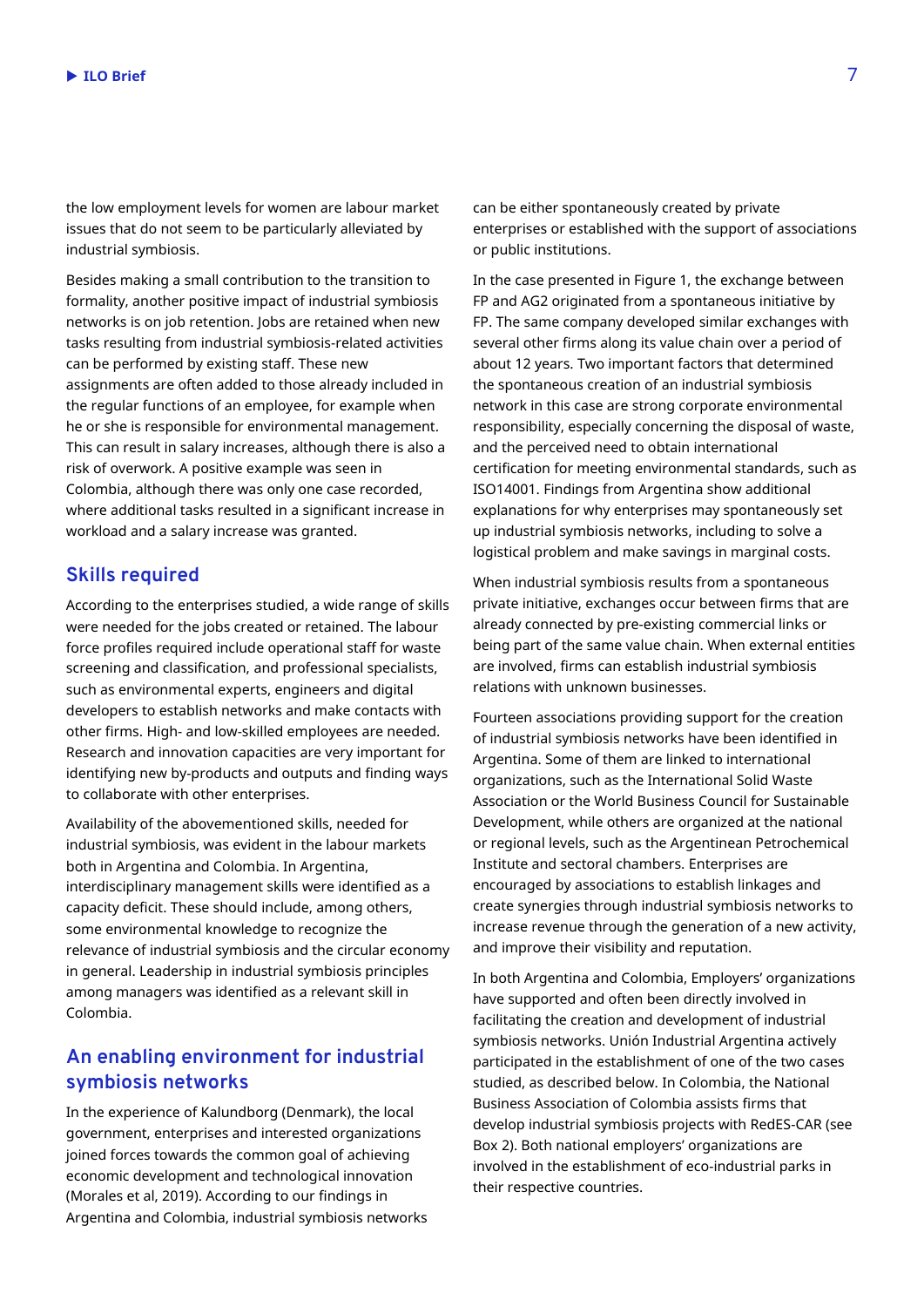Eco-industrial parks are conducive to the creation of industrial symbiosis networks as they offer geographic proximity and promote collaboration between the enterprises within them. UNIDO (2022) defines an ecoindustrial park as "…a community of businesses located on a common property in which businesses seek to achieve enhanced environmental, economic and social performance through collaboration in managing environmental and resource issues".<sup>3</sup> Eco-industrial parks are also a good example of public and private support for industrial symbiosis. In both Argentina and in Colombia, industrial symbiosis networks are expected to be established in such parks. In Mexico, a large industrial symbiosis network was set up in the late 1990s in the Altamira Industrial Park (Morales et al, 2019).

The positive economic, environmental and employment effects of industrial symbiosis make legislation favouring its development highly desirable. In Argentina, there is no legal framework regulating the circular economy and industrial symbiosis. Nonetheless, at the Federal level, the Directorate for Sustainable Industry under the Ministry for Productive Development is responsible for the circular economy and thus far has organized several meetings and roundtables on the matter. At the regional and local levels, some public institutions are directly involved in the

establishment of industrial symbiosis networks, including in the cases of the buttermilk value chain and the wood scheme presented above. In the former, the Ministry of Science and Technology, local entrepreneurs from La Pampa and Buenos Aires regions, and the Argentina Industrial Union employers' association worked together to find a solution to the problem of buttermilk waste. In the latter, reacting to an energy crisis in 2010, which had seriously hampered the operations of local enterprises, the provincial government of Corrientes started to plan the industrial symbiosis network in collaboration with the private sector. A forest-industrial park was established to group sawmills in a given area.

Elements of a national policy on the circular economy started to appear in Colombia in 2016. Industrial symbiosis was first mentioned in the Green Growth Policy, 2018. In 2019, with the adoption of the National Strategy for a Circular Economy, industrial symbiosis was explicitly promoted with fiscal incentives, training and technical support for enterprises to develop industrial symbiosis networks.

Technical support from research institutions and universities can be very useful (Morales et al, 2019) as shown in the case of RedES-CAR in Box 2 below.

#### **Box 2: Promoting industrial symbiosis in Colombia: the case of RedES-CAR**

RedES-Car, the initiative of the Network of Sustainable Enterprises of the Cundinamarca Autonomous Regional Corporation was launched in 2013. It is led by the regional Authority of Cundinamarca, the principal environmental authority in the region, and is implemented in collaboration with the University of the Andes. Anchor enterprises are invited to participate in the design of industrial symbiosis projects. They are encouraged to involve smaller firms, which are part of their supply chain, in the programme. The public entity and the university present the main aspects and benefits of the programme to enterprises, which formalize their participation at no cost by signing a letter of agreement. A series of workshops are then organized in which companies design industrial symbiosis projects with technical assistance from the University. The implementation of the projects is verified by RedES-CAR six months later. As at 2021, 20 projects had been developed. The first were formulated in 2016 and their implementation started a year later.

*Source: Ríos and Rodrígues, 2021.*

# **Challenges to and remedies for creating an enabling environment**

The research findings from Argentina and Colombia made it possible to identify some challenges and remedies to

foster the creation and development of industrial symbiosis networks. The main findings in that regard are shown in Table 2 below. Remedies are recommendations for fostering an enabling environment for industrial symbiosis.

<sup>3</sup> As defined by UNIDO, eco-industrial parks and industrial symbiosis are synonymous.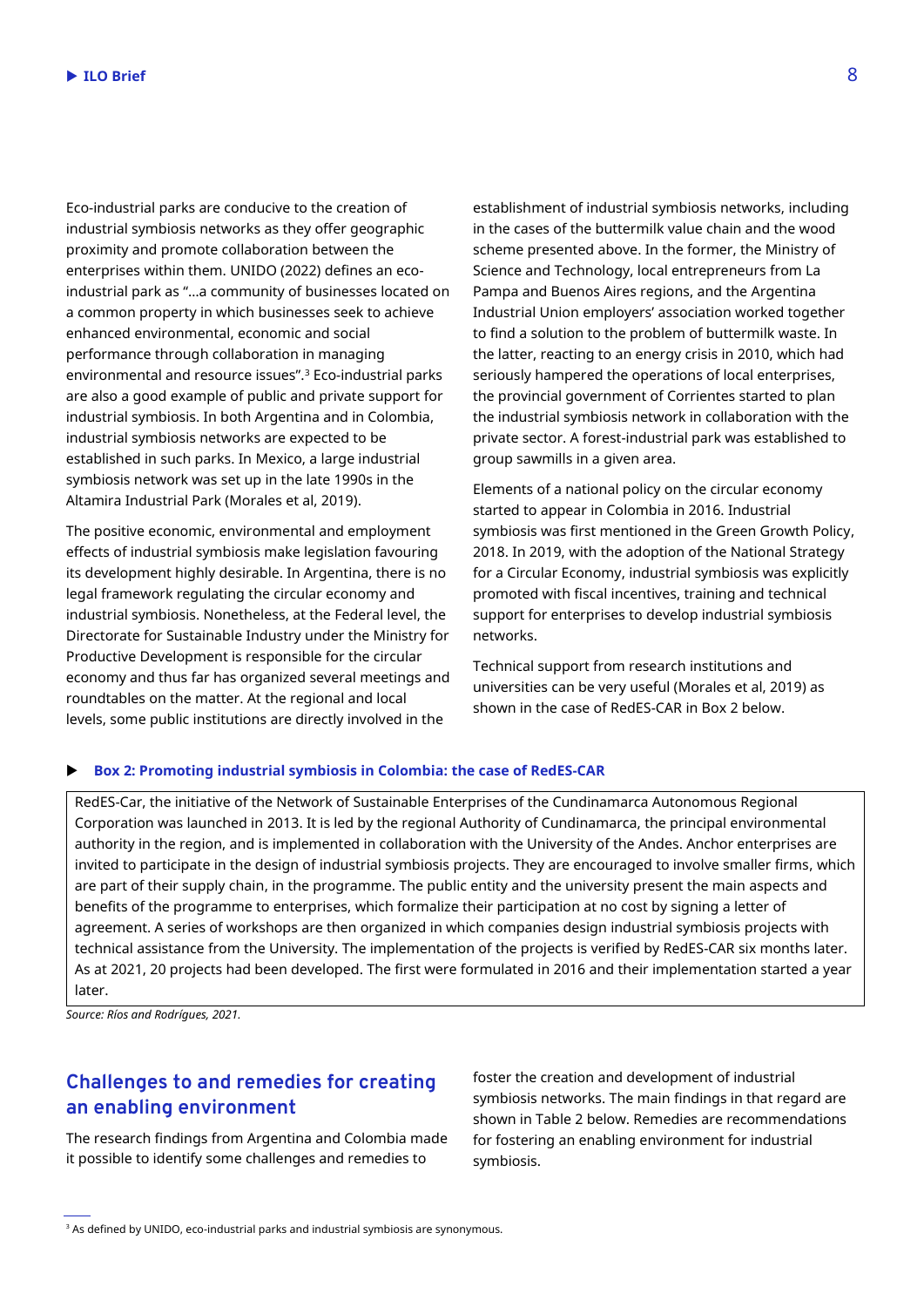#### **Table 2: Industrial symbiosis networks: Challenges to and remedies for creating an enabling environment**

| Challenge                                      | Remedy                                                                    |
|------------------------------------------------|---------------------------------------------------------------------------|
| Financing measures within enterprises to       | Offer fiscal incentives to companies to compensate for the financial      |
| adjust to a circular economy and to industrial | efforts that industrial symbiosis initially requires, in particular for   |
| symbiosis in particular. Investments to be     | receiving and processing waste and by-products.                           |
| made by firms receiving waste and by-          |                                                                           |
| products are especially burdensome.            |                                                                           |
| Difficulties for enterprises to connect with   | Enact legislation to promote the establishment of eco-industrial parks    |
| one another in large and scarcely populated    | to facilitate the creation of industrial symbiosis networks by grouping   |
| geographic areas.                              | firms in a given area and favouring geographic proximity.                 |
| Reluctance among companies and some            | Ensure coordination between different local actors to make the            |
| public institutions to set up industrial       | benefits of industrial symbiosis clear to all. Disseminating the positive |
| symbiosis networks as their positive effects   | economic, environmental and employment impacts of industrial              |
| are often unknown.                             | symbiosis is key to fostering its replication. This can be done through   |
|                                                | public forums and events.                                                 |
|                                                | Training local public institutions and municipalities on the              |
|                                                | characteristics and benefits of industrial symbiosis is also important,   |
|                                                | so that they can take an active role in its promotion. They should also   |
|                                                | be trained in collecting data on the environmental, economic and          |
|                                                | employment impacts of industrial symbiosis networks.                      |
| Policy and regulatory frameworks               | Encourage the active participation of national public institutions in the |
| unfavourable to industrial symbiosis.          | establishment of industrial symbiosis networks to ensure favourable       |
|                                                | policy and regulatory frameworks. The adoption of extended                |
|                                                | producer responsibility legislation, where manufacturers are given        |
|                                                | financial and physical responsibility for the treatment or disposal of    |
|                                                | products, would also be helpful.                                          |
| Difficulties for firms to identify by-products | Involve knowledge institutions and universities in collecting             |
| that can be exchanged or sold.                 | information and data on waste and by-products and instructing             |
|                                                | enterprises that intend to join industrial symbiosis networks. Such       |
|                                                | institutions should gain companies' trust to encourage them to share      |
|                                                | data on their production and subsequently enjoy economic,                 |
|                                                | environmental and employment gains.                                       |
| Mutual mistrust of companies in sharing        | Encourage employers' associations and local institutions and              |
| production data to identify more industrial    | organizations to hold dialogue and technical meetings, through which      |
| symbiosis options.                             | enterprises can build mutual trust.                                       |
| Reluctance or disengagement of employees.      | Involve and train all employees, especially in small enterprises where    |
|                                                | usually only the owner is actively involved in planning industrial        |
|                                                | symbiosis activities. In large companies this could be done with the      |
|                                                | active support of trade unions.                                           |

# **Filling decent work deficits**

In terms of the number of jobs created, the employment effects of industrial symbiosis are positive, in particular if the impacts on an entire value chain are taken into account. The quality of the jobs created, however, is not guaranteed. Some decent work deficits exist where industrial symbiosis schemes are in place; the existence of such networks does not necessarily result in significant improvements.

The informal economy is more widespread in developing countries than in the economically advanced States where industrial symbiosis originated, especially in the manufacturing sector, as illustrated by the findings from Colombia. While informal employment is not so prevalent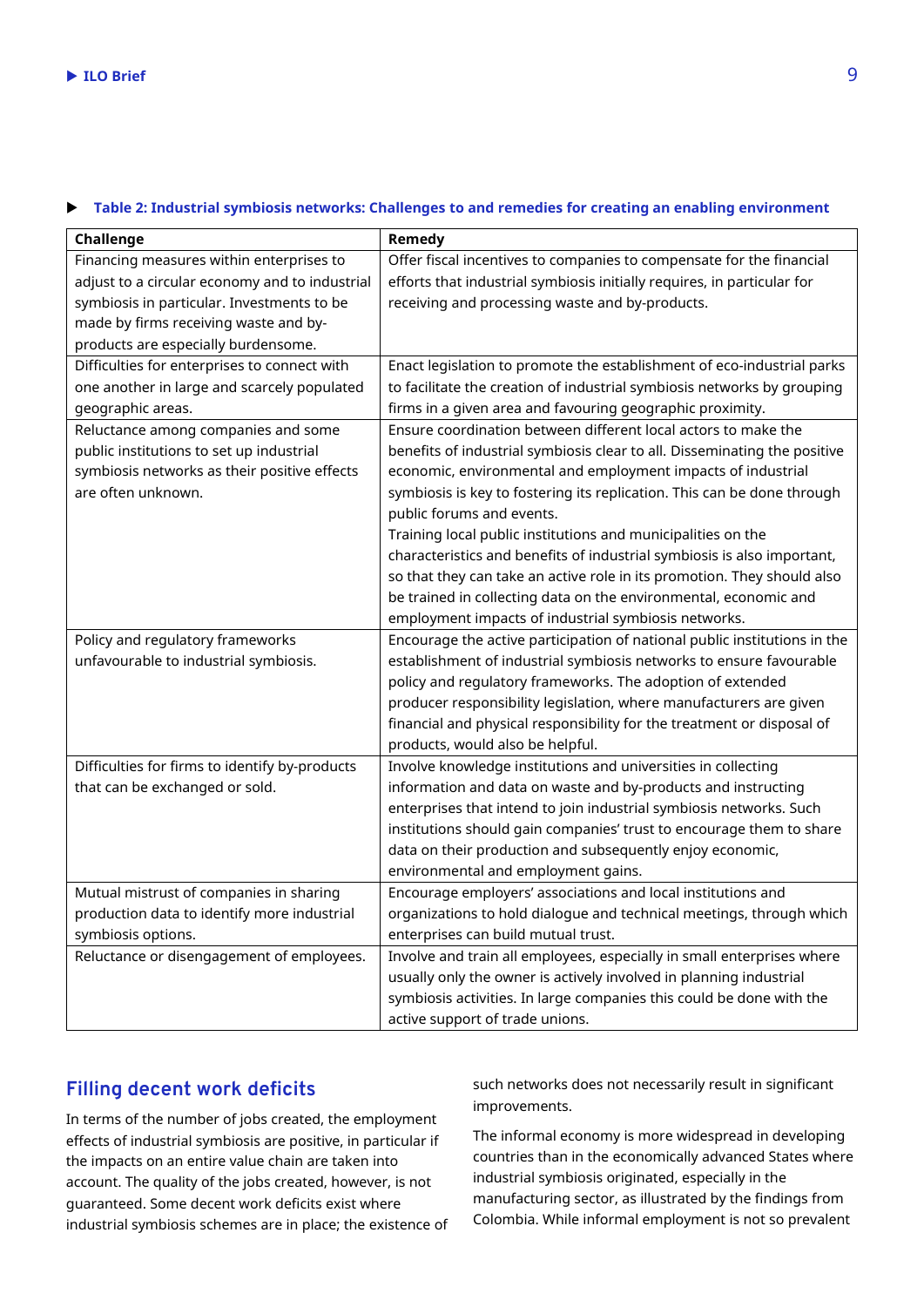in the large Colombian enterprises shown in Figure 1 or those involved in the scheme described in Figure 2, it was significant in the two Argentinean value chains studied, which involved firms of all sizes, including micro- and small enterprises.

The occurrence of formalization mentioned with regard to the findings from Colombia could be replicated: in that instance, in order to become part of an industrial symbiosis network initiated by a large company, a microbusiness that was part of its supply chain had to be formalized. Since industrial symbiosis schemes need an anchor enterprise (normally a large firm with a significant supply chain) those enterprises have an opportunity to lead the formalization process. They must be aware of their role in that regard, and uphold high standards of corporate social responsibility.

The research findings do not suggest any solution for the gender gap identified, particularly in respect of the Argentinean industrial symbiosis cases studied. The low level of women's participation seems to reflect gender trends typical of the sector or sectors involved.

## **Next steps**

The economic, environmental and employment effects of industrial symbiosis are perfectly in line with the principles of sustainable development and, more specifically, the 2030 Agenda for Sustainable Development and its Sustainable Development Goals (SDGs). Industrial symbiosis fosters economic activities that are profitable and respectful of the environment. It also creates jobs, although there is scope to improve their quality.

In June 2021, the International Labour Conference adopted the global call to action for a human-centred recovery from the COVID-19 crisis that is inclusive, sustainable and resilient, which called for recovery strategies that are gender-responsive, with sustainable enterprises generating decent work. Furthermore, such strategies must foster supply chains that contribute to the sustainability of firms, including micro-, small and medium-sized businesses, and promote the transition to formality of jobs and enterprises.

Responding to the call for action, greater efforts are needed to fill the decent work deficits identified by our research findings on industrial symbiosis, in particular in the areas of gender equality and formalization, and to attain the SDGs, especially Goal 8.

The research conducted thus far does not provide sufficient information to formulate measures to adequately fill the decent work gaps identified. One or two additional country studies could be conducted, focusing on the quality of jobs generated by industrial symbiosis, to shed more light on remedies that have perhaps already been applied and could be replicated elsewhere. Further aspects of decent work could be considered, including occupational safety and health, social dialogue and unionization. Other dimensions could also be examined in greater depth, such as working time and wages. The ILO Call to Action also encourages engaging in research and data collection on the potential of the SDGs to generate decent work, including in the circular economy, as an integral part of the recovery process.